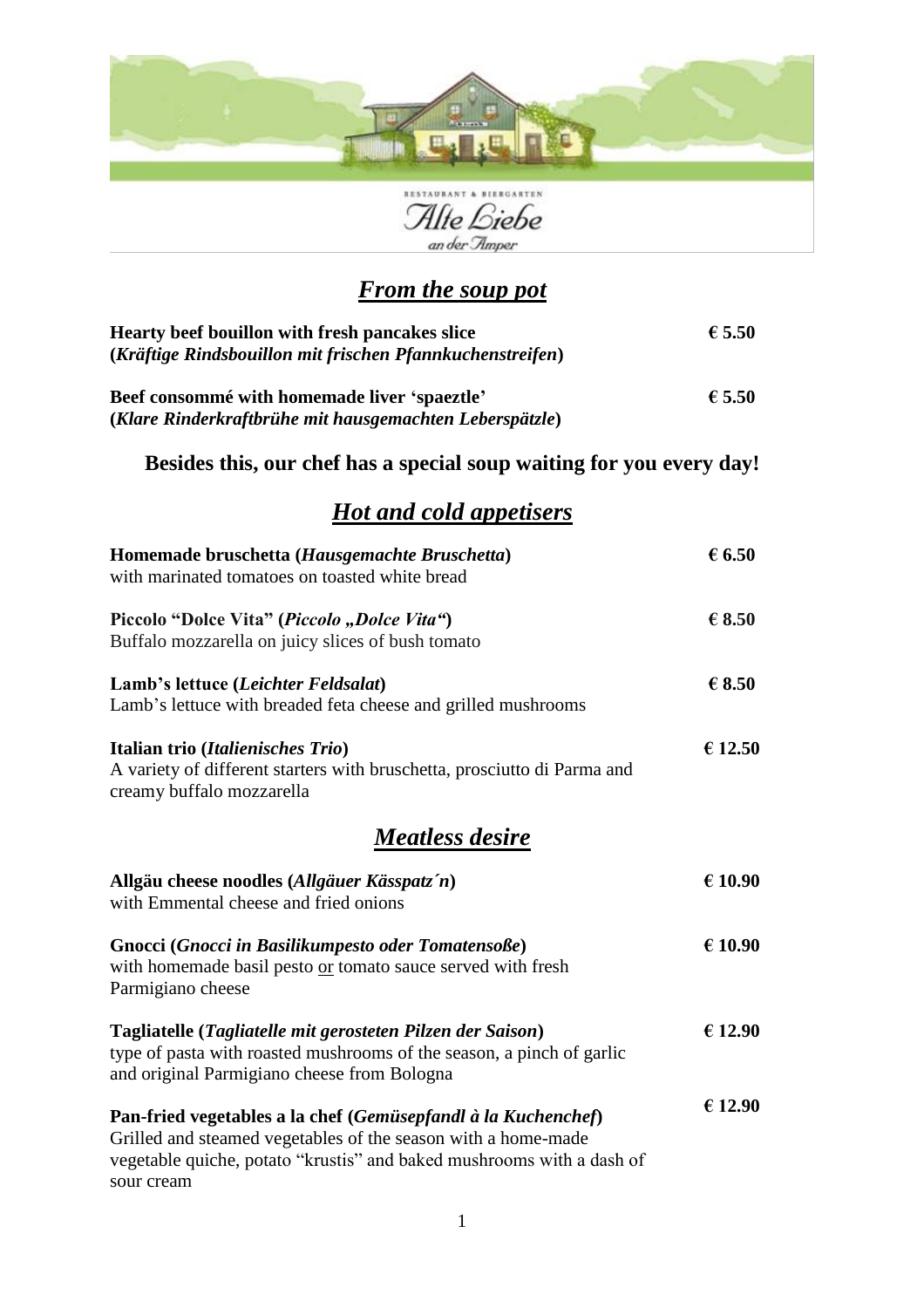

Alte Biebe

# *Vitamin corner*

| Side salad (Beillagensalat)                                                                                                                                        | $\epsilon$ 5.50 |
|--------------------------------------------------------------------------------------------------------------------------------------------------------------------|-----------------|
| crispy salads of the season with homemade balsamic vinaigrette                                                                                                     |                 |
| Dachau weekly market salad ("Dachauer Wochenmarktsalat")<br>crispy salad with strips of grilled turkey and roasted pumpkin seeds                                   | € 13.90         |
| Caesar's salad (Ceasar Salat)<br>salad with strips of grilled turkey breast, crispy bacon, shavings of<br>Parmesan cheese and Caesar dressing                      | € 13.90         |
| Tonno Salad (Salatteller "Tonno")<br>colorful salad with tuna                                                                                                      | € 13.90         |
| Green Island salad ("Green Island" – Salat)<br>crispy salad of the season with chicken wings accompanied by an exotic<br>chilli dip and spring rolls (mild to hot) | € 13.90         |
| Salad a la chef (Salatteller "a la Kuchenchef")<br>crispy salad with tender strips of beef sirloin and mushrooms<br>cooked for a short time in the frying pan      | € 14.90         |
| GNT salad (Salatteller, GNT")<br>large salad plate with grilled king prawns and a hint of garlic                                                                   | € 20.90         |
| <b>For the figure-conscious</b>                                                                                                                                    |                 |
| Curried turkey (Putencurrygeschnetzeltes)<br>curried turkey with fresh fruit and butter rice                                                                       | € 14.90         |
| Turkey cutlets in a crust of cornflakes<br>(Putenschnitzel mit Cornflakesmantel)<br>served with a large salad and a homemade dressing                              | € 15.90         |
| Boiled fillet of beef (Tafelspitz)<br>boiled beef in horseradish and chive sauce with boiled potatoes and<br>vegetable potpourri                                   | € 17.90         |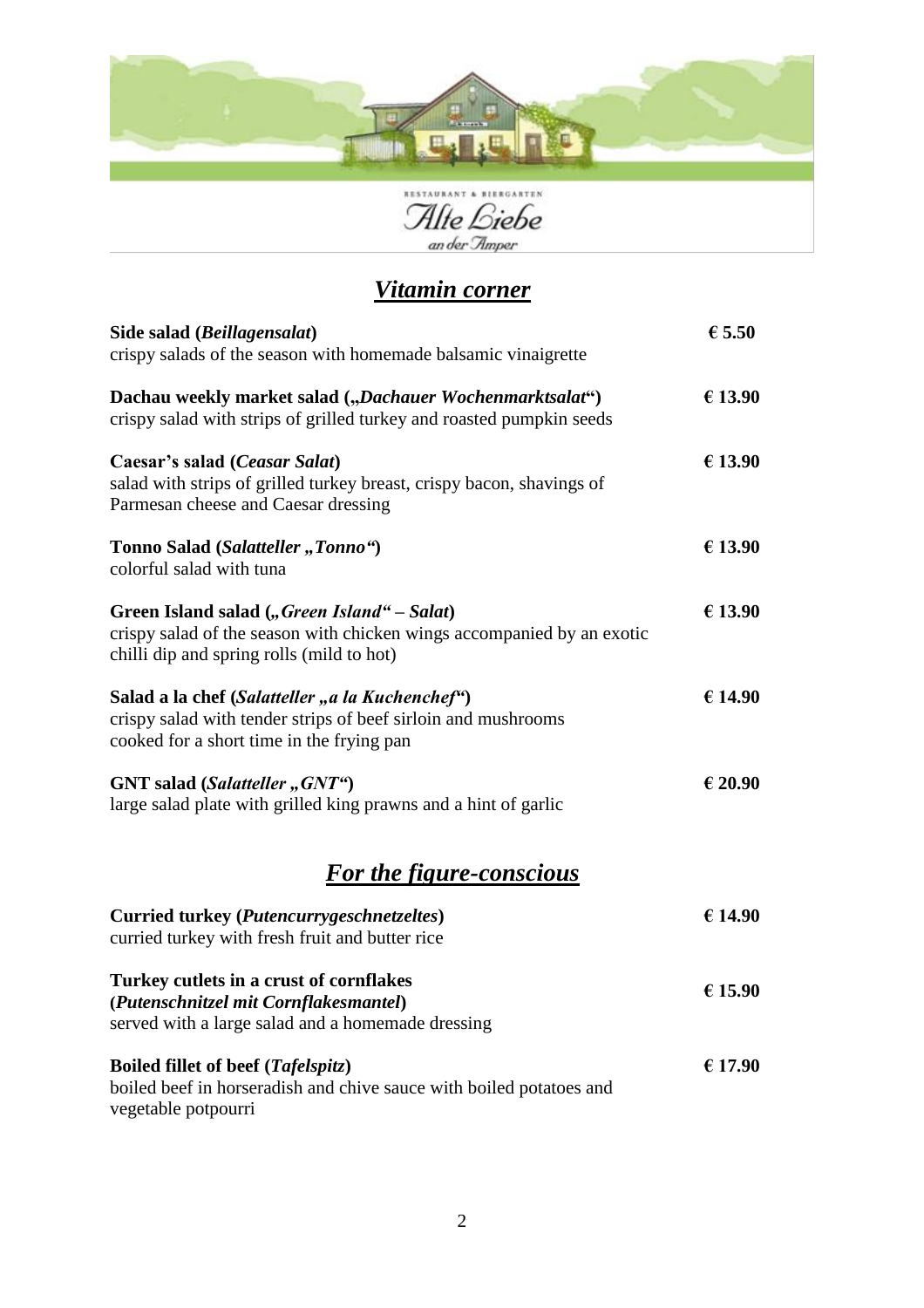



## *From frying pan and grill*

| Medallion Siciliano (Medaillons "Siciliano")<br>Tender grilled pork fillet with grilled vegetables and rosemary potatoes                                                                                                                            | € 17.90 |
|-----------------------------------------------------------------------------------------------------------------------------------------------------------------------------------------------------------------------------------------------------|---------|
| King Ludwig roll ("König Ludwig Rolle")<br>Pork fillet with Philadelphia cream cheese, filled with ham and finely<br>chopped pickled gherkins. The whole thing rolled, breaded and baked,<br>served with homemade wine remoulade and fried potatoes | € 18.90 |
| Heavenly frying pan ("Himmlisches Pfanderl")<br>Three different medallions with hand-scraped butter "spaetzle" noodles<br>and mushroom sauce                                                                                                        | € 18.90 |
| Jägerschnitzel (escalope chasseur)<br>Pork cutlet from the grill with homemade "spaetzle" noodles and<br>mushroom sauce                                                                                                                             | € 18.90 |
| Munich schnitzel (Münchner Schnitzel)<br>pork schnitzel turned into a lot of fresh horseradish and mustard,<br>breaded with home-made fried potatoes                                                                                                | € 18.90 |
| Berlin style calf's liver (Kalbsleber, Berliner Art")<br>and a delicate sauce with mashed potatoes, fried onions and stewed<br>apple slices                                                                                                         | € 18.90 |
| <b>Original Wiener schnitzel (veal)</b><br>(Original Wienerschnitzel vom Kalb)<br>with roast potatoes, cranberries and mixed salad                                                                                                                  | € 22.90 |
| Fried beef with onions (Zwiebelrostbraten)<br>from Argentine ox loin, pink-roasted with beans and bacon, served with<br>fried potatoes and fried or stewed onions                                                                                   | € 25.90 |

### *Recommended by the master chef*

| Shoe-sized schnitzel (Schnitzel nach Schuhgröße) | € 17.90 |
|--------------------------------------------------|---------|
| with French fries and salad                      |         |